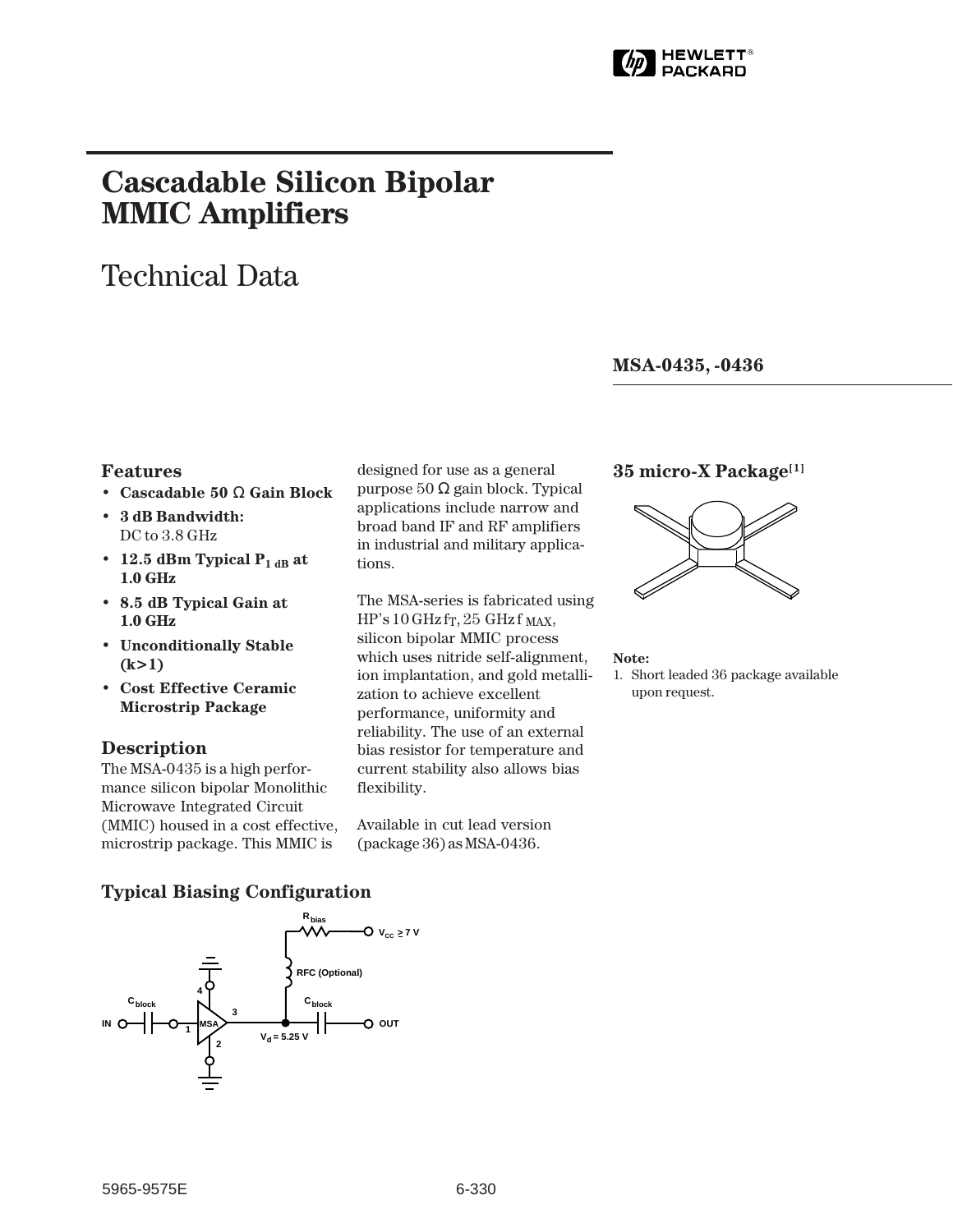## **MSA-0435, -0436 Absolute Maximum Ratings**

| <b>Parameter</b>                   | <b>Absolute Maximum</b> <sup>[1]</sup> |
|------------------------------------|----------------------------------------|
| Device Current                     | $100 \,\mathrm{mA}$                    |
| Power Dissipation <sup>[2,3]</sup> | $650 \,\mathrm{mW}$                    |
| RF Input Power                     | $+13$ dBm                              |
| Junction Temperature               | $200^{\circ}$ C                        |
| Storage Temperature <sup>[4]</sup> | $-65$ to $200^{\circ}$ C               |

**Thermal Resistance[2,5]:**

 $\theta_{\rm jc} = 140\degree\text{C/W}$ 

#### **Notes:**

- 1. Permanent damage may occur if any of these limits are exceeded.
- 2.  $T_{CASE} = 25$ °C.
- 3. Derate at 7.1 mW/°C for  $T_C > 109$ °C.
- 4. Storage above +150°C may tarnish the leads of this package making it difficult to solder into a circuit.
- 5. The small spot size of this technique results in a higher, though more accurate determination of  $q_{jc}$  than do alternate methods. See MEASURE-MENTS section "Thermal Resistance" for more information.

| <b>Symbol</b> | Parameters and Test Conditions: $I_d = 50$ mA, $Z_0 = 50 \Omega$ | <b>Units</b>           | Min.     | Typ. | Max.      |           |
|---------------|------------------------------------------------------------------|------------------------|----------|------|-----------|-----------|
| $G_{P}$       | Power Gain ( $ S_{21} ^2$ )                                      | $f = 0.1$ GHz          | dB       | 7.5  | 8.5       | 9.5       |
| $\Delta G_P$  | <b>Gain Flatness</b>                                             | $f = 0.1$ to 2.5 GHz   | dB       |      | $\pm 0.6$ | $\pm 1.0$ |
| $f_3$ dB      | 3 dB Bandwidth                                                   |                        | GHz      |      | 3.8       |           |
| <b>VSWR</b>   | Input VSWR                                                       | $f = 0.1$ to $2.5$ GHz |          |      | 1.4:1     |           |
|               | <b>Output VSWR</b>                                               | $f = 0.1$ to $2.5$ GHz |          |      | 1.9:1     |           |
| NF            | $50 \Omega$ Noise Figure                                         | $f = 1.0$ GHz          | dB       |      | 6.5       |           |
| $P_1$ dB      | Output Power at 1 dB Gain Compression                            | $f = 1.0$ GHz          | dBm      |      | 12.5      |           |
| $IP_3$        | Third Order Intercept Point                                      | $f = 1.0$ GHz          | dBm      |      | 25.5      |           |
| $t_{\rm D}$   | Group Delay                                                      | $f = 1.0$ GHz          | psec     |      | 125       |           |
| $V_{\rm d}$   | Device Voltage                                                   |                        | V        | 4.75 | 5.25      | 5.75      |
| dV/dT         | Device Voltage Temperature Coefficient                           |                        | $mV$ /°C |      | $-8.0$    |           |

# **Electrical Specifications<sup>[1]</sup>,**  $T_A = 25^\circ \text{C}$

**Note:**

1. The recommended operating current range for this device is 30 to 70 mA. Typical performance as a function of current is on the following page.

### **Part Number Ordering Information**

| <b>Part Number</b>  | <b>No. of Devices</b> | Container      |  |  |
|---------------------|-----------------------|----------------|--|--|
| MSA-0435            | 10                    | Strip          |  |  |
| <b>MSA-0436-BLK</b> | 100                   | Antistatic Bag |  |  |
| MSA-0436-TR1        | 1000                  | 7" Reel        |  |  |

For more information, see "Tape and Reel Packaging for Semiconductor Devices".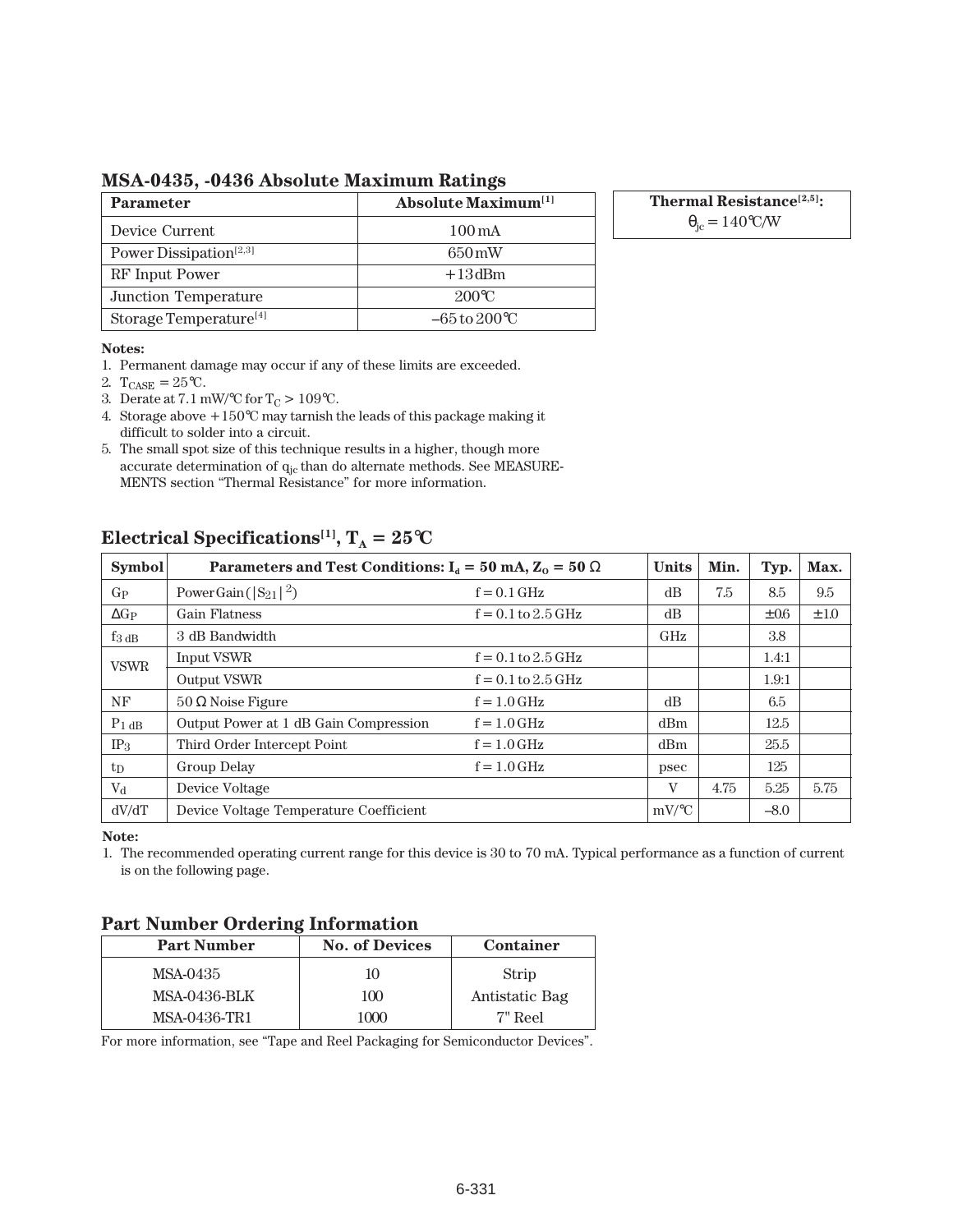| Freq.      | $S_{11}$ |        | $S_{21}$      |      | $S_{12}$ |         |      | $S_{22}$       |     |        |
|------------|----------|--------|---------------|------|----------|---------|------|----------------|-----|--------|
| <b>GHz</b> | Mag      | Ang    | $\mathbf{dB}$ | Mag  | Ang      | dB      | Mag  | Ang            | Mag | Ang    |
| 0.1        | .08      | 175    | 8.5           | 2.67 | 175      | $-16.4$ | .151 |                | .20 | $-10$  |
| 0.2        | .08      | 172    | 8.5           | 2.68 | 170      | $-16.3$ | .153 | $\mathbf{2}$   | .20 | $-16$  |
| 0.4        | .07      | 171    | 8.5           | 2.67 | 161      | $-16.4$ | .151 | 3              | .20 | $-33$  |
| 0.6        | .07      | 166    | 8.5           | 2.66 | 151      | $-16.2$ | .155 | 6              | .21 | $-45$  |
| 0.8        | .05      | 169    | 8.4           | 2.64 | 142      | $-16.1$ | .156 | 8              | .22 | $-57$  |
| 1.0        | .05      | 175    | 8.3           | 2.61 | 136      | $-16.0$ | .159 | 10             | .24 | $-68$  |
| 1.5        | .04      | $-142$ | 8.1           | 2.55 | 109      | $-15.0$ | .178 | 13             | .26 | $-96$  |
| 2.0        | .09      | $-145$ | 7.8           | 2.46 | 87       | $-14.2$ | .196 | 15             | .28 | $-123$ |
| 2.5        | .14      | $-154$ | 7.3           | 2.33 | 71       | $-13.1$ | .221 | 18             | .31 | $-140$ |
| 3.0        | .22      | $-175$ | 6.6           | 2.14 | $50\,$   | $-12.5$ | .238 | 14             | .33 | $-160$ |
| 3.5        | .28      | 170    | 5.8           | 1.94 | 32       | $-11.7$ | .260 | 9              | .35 | $-173$ |
| 4.0        | .34      | 156    | 4.8           | 1.74 | 15       | $-11.3$ | .271 | $\overline{4}$ | .34 | $-179$ |
| 4.5        | .37      | 140    | 3.9           | 1.57 | $-1$     | $-10.7$ | .291 | $-2$           | .33 | $-171$ |
| 5.0        | .42      | 120    | 3.0           | 1.41 | $-16$    | $-10.4$ | .302 | $-8$           | .32 | $-160$ |

**MSA-0435, -0436 Typical Scattering Parameters (** $Z_0 = 50 \Omega$ **,**  $T_A = 25^{\circ}C$ **,**  $I_d = 50$  **mA)** 

A model for this device is available in the DEVICE MODELS section.

# **Typical Performance,**  $T_A = 25^{\circ}C$

(unless otherwise noted)



Figure 1. Typical Power Gain vs.<br>Frequency, T<sub>A</sub> = 25°C, I<sub>d</sub> = 50 mA.





**Figure 3. Power Gain vs. Current.**



**Figure 4. Output Power at 1 dB Gain Compression, NF and Power Gain vs. Case Temperature, f = 1.0 GHz,**   $I_d = 50$ mA.



**Figure 5. Output Power at 1 dB Gain Compression vs. Frequency.**



**Figure 6. Noise Figure vs. Frequency.**